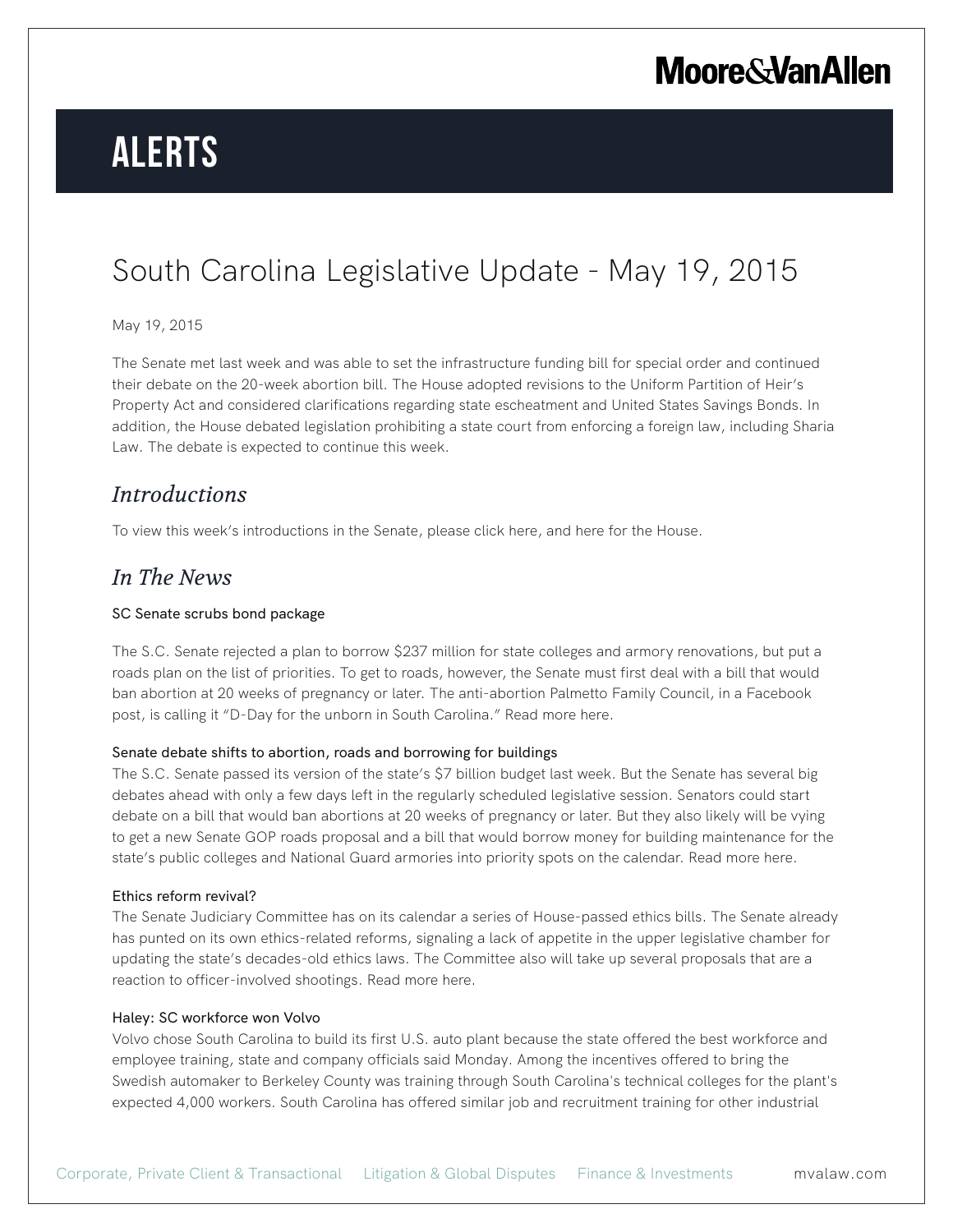#### South Carolina Legislative Update - May 19, 2015

projects, including the Boeing jet manufacturing plant in North Charleston and the Continental Tire factory in Sumter. The program, known as readySC, trained 4,700 workers last year. Read more here.

### *Meeting Schedule*

#### Tuesday, May 19

- 10:00 am -- Gressette Room 408 -- Agency Head Salary Commission
- 10:00 am -- Blatt Room 427 -- SC Legislative Black Caucus
- 11:00 am -- Blatt Room 112 -- Majority Caucus
- 11:00 am -- Blatt Room 305 -- Minority Caucus
- 11:30 am -- Blatt Room 516 -- Judiciary Criminal Laws Subcommittee
- 1. S. 199 Peanut's Law
- 2. H. 4002 Palmetto Public Safety Act
- 12:00 pm -- State House, House Chamber -- House of Representatives
- 12:00 pm -- State House, Senate Chamber -- Senate
- Upon adjournment of the House -- Blatt Room 112 -- Majority Caucus
- 2:30 pm or 1 hours after the House adjourns -- Blatt Room 516 -- Judiciary Committee
- 1. H. 3972 Transfer of Undeveloped Property
- 2. H. 3685 Electronic Tickets and Citations
- 3. S. 250 Release of Child's Medical Records
- 4. H. 3450 Alcohol
- 5. S. 229 Pollution of the Environment
- 6. H. 3863 Bail Bondsmen
- 7. H. 3133 Sex Offenders
- 8. S. 199 Peanut's Law
- 9. H. 4002 Palmetto Public Safety Act
- 10. H. 3862 Judges
- 2:30 pm or 1 hour after the House adjourns -- Blatt Room 403 -- L.C.I. Insurance Subcommittee on S.361 and S.666
- 1. S. 361 Automobile Insurance
- 2. S. 666 Premium Service Agreements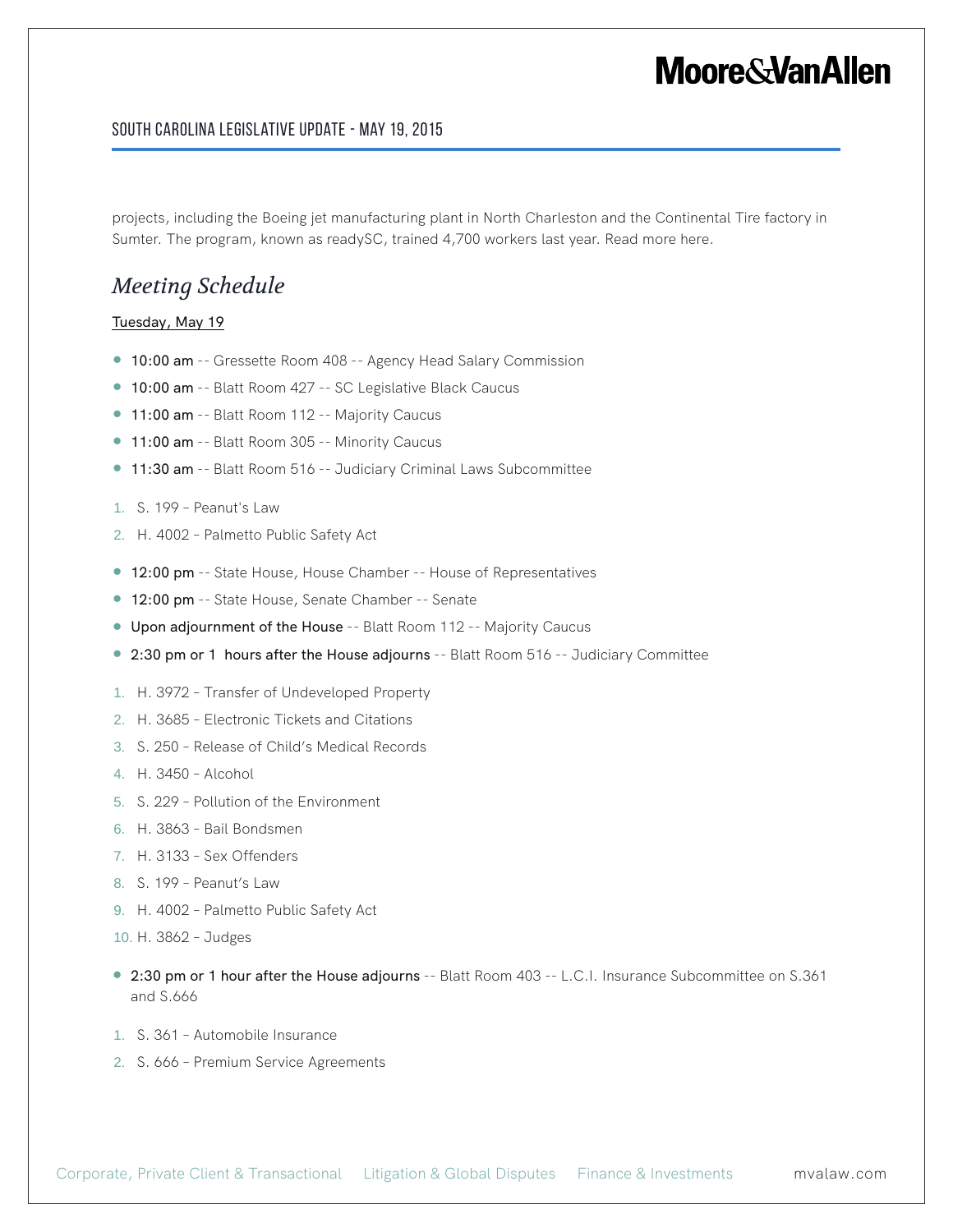#### South Carolina Legislative Update - May 19, 2015

- 2:30 pm or 1 hours after the House adjourns -- Blatt Room 427 -- Medical, Military, Public and Municipal Affairs Committee
- 1. H. 4037 Medical Marijuana Program Act
- 2. S. 413 Pharmacists
- 3. S. 176 Cremation
- 4. S. 474 Patient's Rights
- 3:00 pm -- Gressette Room 105 -- Finance Committee
- 1. S. 408 Piping State Procurement Code
- 2. S. 682 Joint Authority Water and Sewer Systems
- 3. S. 683 Local Capital Project Sales Tax
- 4. H. 3583 Iran Divestment Act
- 5. S. 626 Renewable Energy
- 6. H. 3568 Sales Tax Exemptions
- 7. H. 3725 Tax Credits for Historic Structures
- Upon adjournment of the Senate Finance Committee -- Gressette Room 105 -- Finance Sales and Income Tax Subcommittee
- 1. S. 743 Port Enhancement Tax Credit

#### Wednesday, May 20

- 8:00 am 10:00 am -- Blatt Room 112 -- Legislative Breakfast--Behavioral Health Services Association of South Carolina, Inc.
- 8:00 am -- Blatt Room 305 -- Urban League of the Upstate
- 9:00 am -- Blatt Room 427 -- 3-M Subcommittee V, Social Services, Mental Health and Children's Affairs
- 1. S. 341 Renal Medullary Carcinoma
- 9:00 am -- Blatt Room 433 -- E.P.W. Transportation Subcommittee
- 1. H. 3440 Moped
- 9:00 am -- Blatt Room 403 -- L.C.I. Business and Commerce Subcommittee on S.276, H.3166 and H.3881
- 1. S. 276 Residential Builders and Contractors
- 2. H. 3166 Unemployment Benefits
- 3. H. 3881 Manufactured Housing Dealers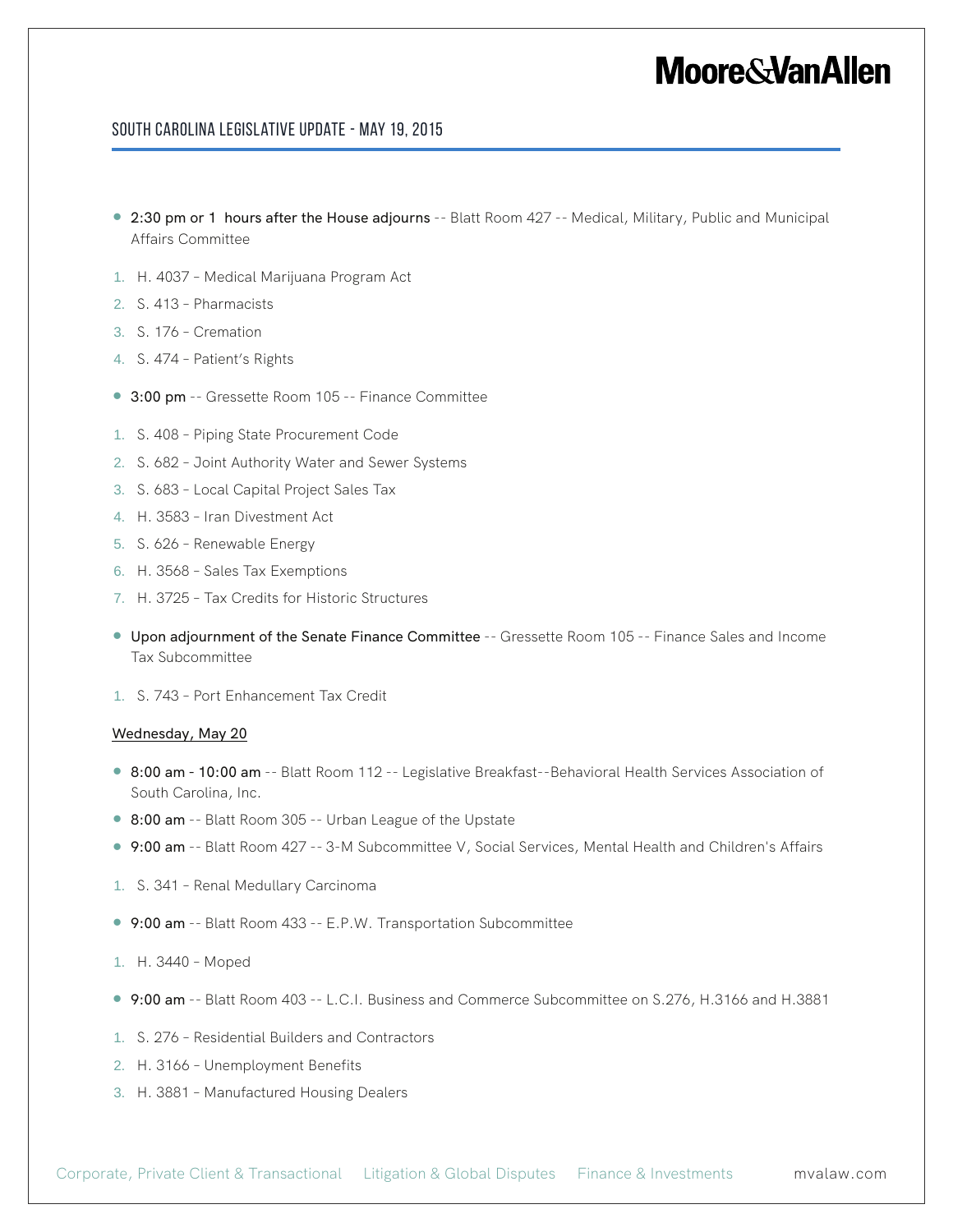#### South Carolina Legislative Update - May 19, 2015

- 9:00 am -- Blatt Room 108 -- Legislative Group (Rep. Chandra Dillard)
- 9:00 am -- Blatt Room 321 -- Omega Psi Phi Fraternity
- 9:00 am -- Gressette Room 209 -- Medical Affairs Subcommittee on S.672, H.3083 and H.4059
- 1. S. 672 Medical Marijuana Program Act
- 2. H. 3083 SC Overdose Prevention Act
- 3. H. 4059 Sacral Agenesis Caudal Regression Syndrome
- 9:00 am -- Gressette Room 105 -- Select Subcommittee on Animal Welfare (Agriculture and Natural Resources Committee)
- 1. S. 687 Animal Shelters
- 9:30 am -- Blatt Room 427 -- 3-M Subcommittee I, Health and Environmental Affairs
- 1. S. 339 Hope's Law
- 10:00 am -- Gressette Room 308 -- Education K-12 Subcommittee
- 1. H. 3353 GED Camps
- 2. H. 3882 Schoolbus Drivers
- 3. S. 574 Comprehensive Health Education
- 4. S. 702 Charter School Exemptions
- 5. S. 508 Comprehensive Health Education Program
- 6. S. 44 School Terms
- 10:00 am -- Gressette Room 207 -- Fish, Game and Forestry Committee
- 10:00 am -- Gressette Room 407 -- L.C.I. Professions and Occupations Subcommittee
- 1. S. 280 General and Mechanical Contractors
- 2. S. 685 Engineers and Surveyors
- 3. S. 493 Professional Employment Organization Service Agreements
- 4. S. 589 Music Therapy Practice Art
- 5. S. 637 Manufactured Housing Dealers
- 6. H. 3430 Tires
- 11:00 am -- Gressette Room 105 -- Judiciary Subcommittee on H. 3191
- 1. H. 3191 Create the Office of Freedom Act Review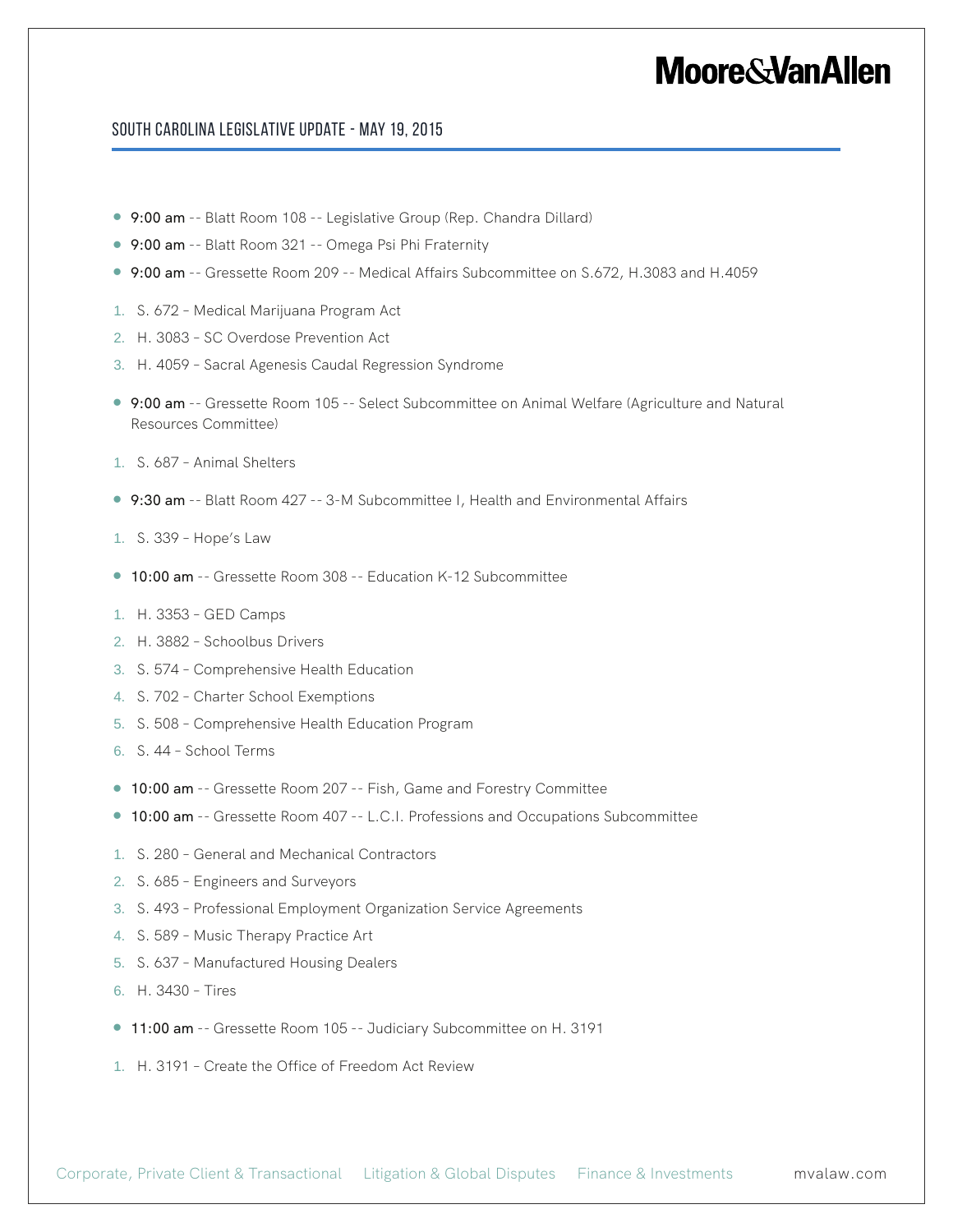#### South Carolina Legislative Update - May 19, 2015

- 11:00 am -- Gressette Room 207 -- Judiciary Subcommittee on H.3156 and H.3548
- 1. H. 3156 Uniform Deployed Parents Custody and Visitation Act
- 2. H. 3548 Child Abuse and Neglect
- 11:00 am -- Gressette Room 408 -- Judiciary Subcommittee on H.3682
- 1. H. 3682 Bad Faith Assertion of Patent Infringement Act
- 11:00 am -- Gressette Room 209 -- Transportation Committee
- 12:00 noon 2:00 pm -- Blatt Room 112 -- Legislative Luncheon--South Carolina State Chapters of Zeta Phi Beta Sorority, Inc. (Members Only)
- 1 hours after the morning session of the House -- Blatt Room 521 -- Ways and Means Committee
- 1. H. 3010 SC Marketplace and Infrastructure Improvement Act
- 2. H. 3088 SC Small Business Tax Incentives Act
- 3. H. 3322 Electronic Tax Lien Oversight Committee
- 4. H. 3146 Real Property Tax Notice Deadlines
- 5. H. 4151 Tobacco Tax Stamp
- 6. S. 153 Disabled Veteran Tax Exemption
- 7. S. 379 County Tax Officials
- 8. S. 373 SC Retirement System Monthly Payment Allowances
- 9. H. 4145 South Carolina Workforce Development Act
- 10. S. 350 SC Community Economic Development Act
- 11. S. 444 Corporate Campus Job Tax Credit
- 12. S. 526 Tax Penalty Amnesty Period

COMMENTS: Alternate meeting time: Upon adjournment of an afternoon session of the House

#### Thursday, May 21

- 8:00 am 10:00 am -- Blatt Room 112 -- Legislative Breakfast--South Carolina Association for Community Economic Development and the Federal Reserve Bank of Richmond. (Members Only)
- 9:00 am -- Blatt Room 305 -- Legislative Group (Rep. James Smith)
- 9:00 am -- Gressette Room 207 -- Corrections and Penology Committee
- 9:00 am -- Gressette Room 209 -- Judiciary Subcommittee on H.3002
- 1. H. 3002 Capitol Police Force